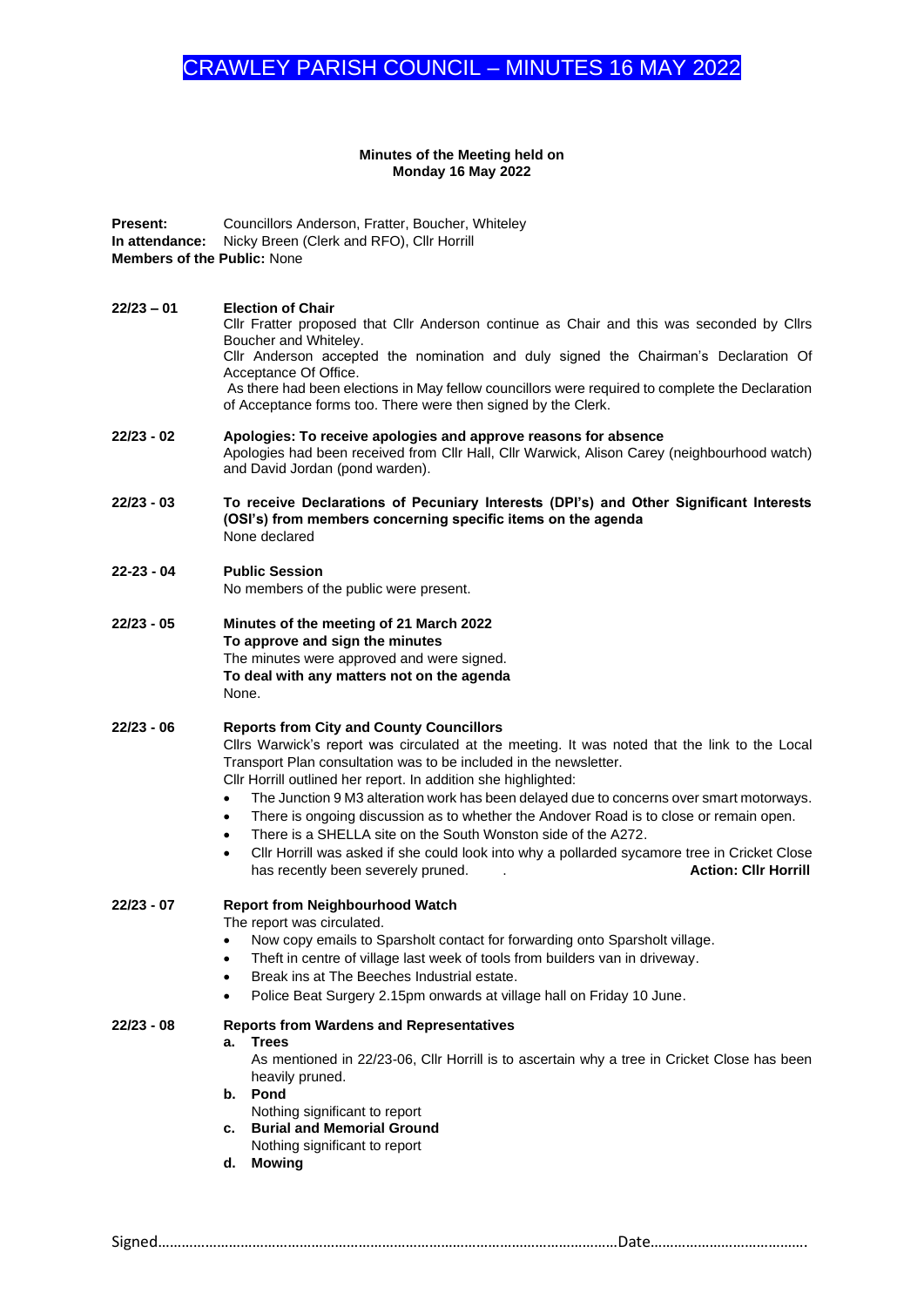The non-mowing of the areas identified for biodiversity will be reviewed at the end of the year when councillors will be able to identify how successful the scheme has been and take any feedback into consideration.

#### **e. Footpaths**

It was noted that there was an increased amount of dog waste on the track up from Hacks Lane. Councillors recognised that many dog walkers using this path are not parishioners.

The lengthsman will be asked to strim the footpath by Greenways when he visits in July.

#### **f. Highways**

Cllr Anderson read Cllr Hall's report.

- An invoice has been sent through from Highways to raise a community funded initiative, this is the cost to be met by the Parish in respect of the works being carried for signs, repeater signs and gateways the cost of moving and installation being met by Highways. This route allows us not having to raise and submit a second licence as discussed.
- The additional gateway post is currently being made.
- The turn circle at the bottom of hacks lane has been refilled.

### **g. Biodiversity**

Cllr Boucher's report had been circulated and is attached.

- The talk given at the Annual Parish Meeting by the Hampshire and Isle of Wight Wildlife Trust on biodiversity was very well received.
- It was suggested that we ask HIWT to provide us with a biodiversity audit of the verges and areas that the Parish are responsible for with the view to doing more to help biodiversity in the village. **Action: Clerk**

#### **h. Church Yard**

Nothing specific to report.

#### **22/23 - 09 Review of Representatives' Portfolios**

Cllr Hall is to step down in July. Cllr Anderson proposed that Cllr Whitely takes over her portfolios of Highways and Footpaths. Cllr Whitely agreed and this was unanimously seconded. Cllr Anderson had approached a parishioner with the view to her becoming the warden for the burial ground and memorial ground and she was keen to help. Councillors accepted her offer and Cllr Anderson and the Clerk will contact her regarding the position.

#### **Action: Cllr Anderson, Clerk**

#### **22/23 - 10 Dog Park Suggestion**

This item had been deferred from the last meeting whilst councillors did further research 21/22- 81. Cllr Anderson had been approached to enquire whether parish might support a dog park in the village. This is a private enterprise which provides an area of a few acres where dogs can be exercised in fenced location for a charge of approximately £10 an hour. Councillors who had visited exiting dog parks commented that this facility is useful to some. The Clerk is to find out the exact proposed location from the landowner and to contact the planning department to see what impact the change of land use might have. **Action: Clerk Action: Clerk** 

#### **22/23 - 11 Village Gateways**

No update.

**22/23 – 12 Duck sign update** No update.

#### **22/23 - 13 To prepare worksheet for next Lengthsman visit**  The next visit is on 6 July.

- Tasks for the Lengthsman were identified:
- Strim the footpath on the path from Greenways
- Other routine work identified by Steve Collins
- The Clerk is to inform Steve Collins who completes the worksheet. **Action: Clerk**

# **22/23 - 14 Three Maids Hill – Concrete Crusher Appeal**

The result of the appeal has not yet been decided.

#### **22/23 - 15 Planning**

Planning applications were noted.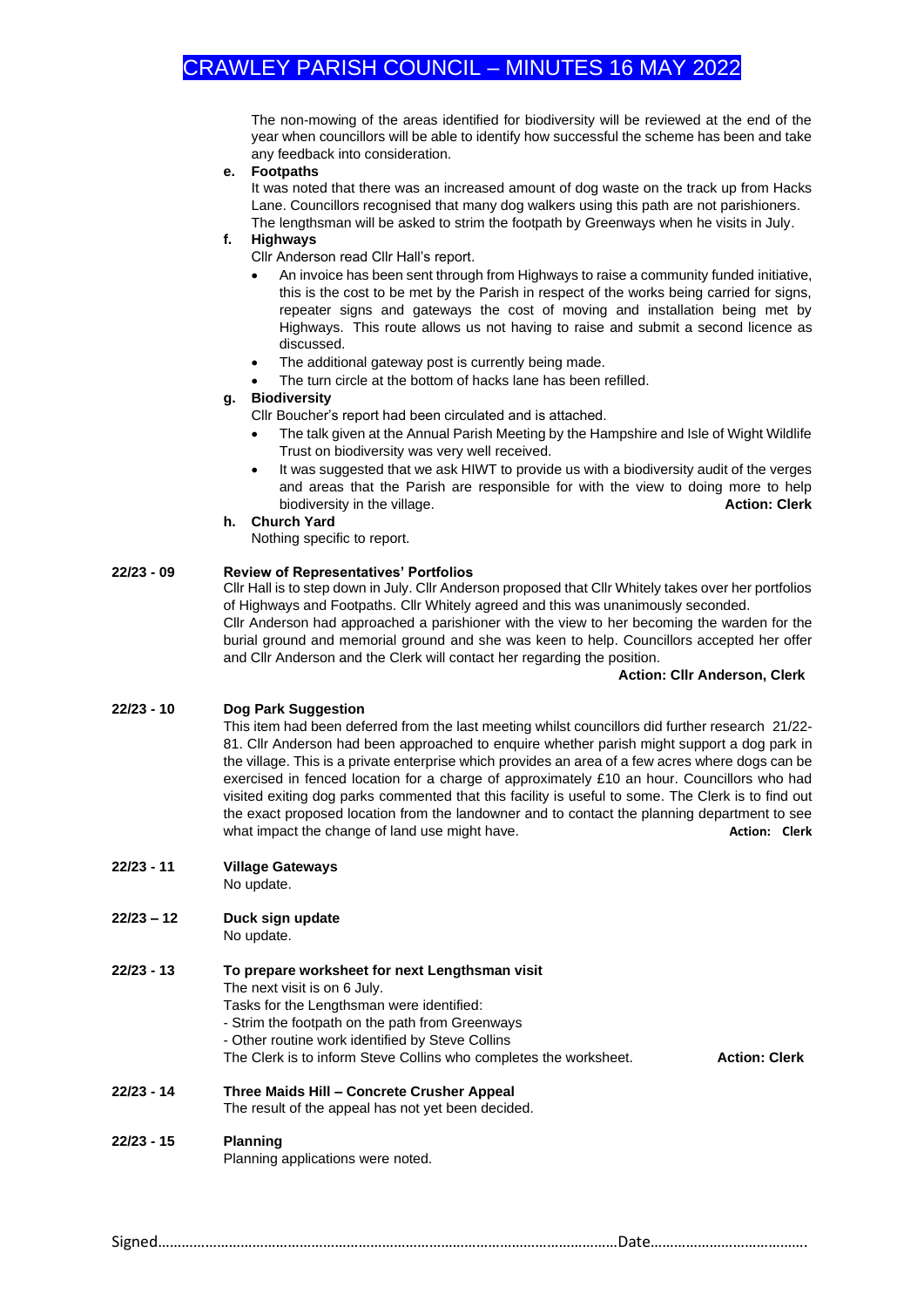# **New applications**

| . .<br>Date Rec'd                                                                                                           | <b>Number</b>                | Address                                                                                              | Description                                                                                                                                                                                                                                                                                                                                                                  | <b>Status</b>      |
|-----------------------------------------------------------------------------------------------------------------------------|------------------------------|------------------------------------------------------------------------------------------------------|------------------------------------------------------------------------------------------------------------------------------------------------------------------------------------------------------------------------------------------------------------------------------------------------------------------------------------------------------------------------------|--------------------|
| 27/04/2022                                                                                                                  | 22/00897/TPO                 | The Dower House,<br>Peach Hill Lane                                                                  | T1 - Apple - Fell<br>T2 - T11 - Horse Chestnut - Crown lift to 4m<br>T24 - Sycamore - Fell<br>T25 - Ash - Fell<br>T26 & T27 - Cypress - Fell<br>T29 - Sycamore - Fell<br>T30 - Irish Yew - Fell<br>T32 - Yew - Prune back to give 2m clearance<br>from building<br>G1 - Yew - Prune back enchroaching<br>branches.<br>G2 - Horse Chestnut Salpings - Fell<br>G5 - Ash - Fell | Current<br>19/5/22 |
| 17/3/2022                                                                                                                   | 22/00595/HOU                 | Woolbury<br>House,<br>Old Dairy Peach<br>Hill Lane                                                   | Demolition of garage, carport and store and<br>construction of replacement garage, carport<br>and store with ancillary accommodation<br>above                                                                                                                                                                                                                                | Current<br>12/5/22 |
| we have no objection to this application as long as the replacement garage and store remains ancillary to the<br>main house |                              |                                                                                                      |                                                                                                                                                                                                                                                                                                                                                                              |                    |
| 11/04/2022                                                                                                                  | 22/00659/LIS<br>22/00790/HOU | Amberley Cottage<br>Peach Hill Lane<br>Crawley<br>Hampshire<br>SO <sub>21</sub><br>2PR               | New boiler flue and condensate pipe to rear<br>north and west walls (amended location from<br>approved 21/02924/LIS)                                                                                                                                                                                                                                                         | Current<br>9/5/22  |
| 11/04/2022                                                                                                                  | 22/00778/TPO                 | Danebury Cottage<br>Peach Hill Lane<br>Crawley<br>Winchester<br>Hampshire<br>SO <sub>21</sub><br>2PR | T1 Ash tree fell tree has Ash dieback with<br>signs of canopy dysfunction with limited<br>access for cherry picker or Mewp. Tree will<br>need to be climbed, so removed before tree<br>is in later stages of dieback.                                                                                                                                                        | Current<br>5/5/22  |

# **Current Applications**

#### **Recent Decisions**

| 11/03/2022 | 22/00555/TPO<br>22/00925/TPC | Walled<br>The<br>Garden Peach<br>Hill Lane  | This application relates to a group of 13 small<br>juvenile trees (hazel and sumac) in an overgrown<br>corner of our garden that have self seeded around<br>3 established apple trees. We wish to remove<br>these (all less than 10cms in diameter) that are<br>impinging the growth of the fruit trees. In addition<br>to these smaller trees we also wish to remove: 3<br>sycamores (3 on the boundary and overhanging<br>neighbour's garden) T1, T2, T3, 1 elm T4, 1 fir T5.<br>Trees 1-5 are all very close to the boundary and<br>in the shade of the well established overhanging<br>trees in The White House garden. They are not<br>thriving. | <b>Permitted</b> |
|------------|------------------------------|---------------------------------------------|-------------------------------------------------------------------------------------------------------------------------------------------------------------------------------------------------------------------------------------------------------------------------------------------------------------------------------------------------------------------------------------------------------------------------------------------------------------------------------------------------------------------------------------------------------------------------------------------------------------------------------------------------------|------------------|
| 25/01/2022 | 22/00170/TPO                 | Longwood<br>House Peach<br><b>Hill Lane</b> | T1 Macrocarpa. Fell.<br>Remedial works have recently been undertaken to<br>the septic tank at the above address which is<br>situated approximately 1.5m from the stem of T1.<br>During the commencement of these works<br>multiple roots of significant size have been found<br>to have damaged the septic tank and their removal<br>is required in order for the works to continue. Due<br>to the size of the roots in question (greater than 3<br>inches diameter), the size of the tree and the<br>proximity of these roots to the main stem, root                                                                                                 | Permitted        |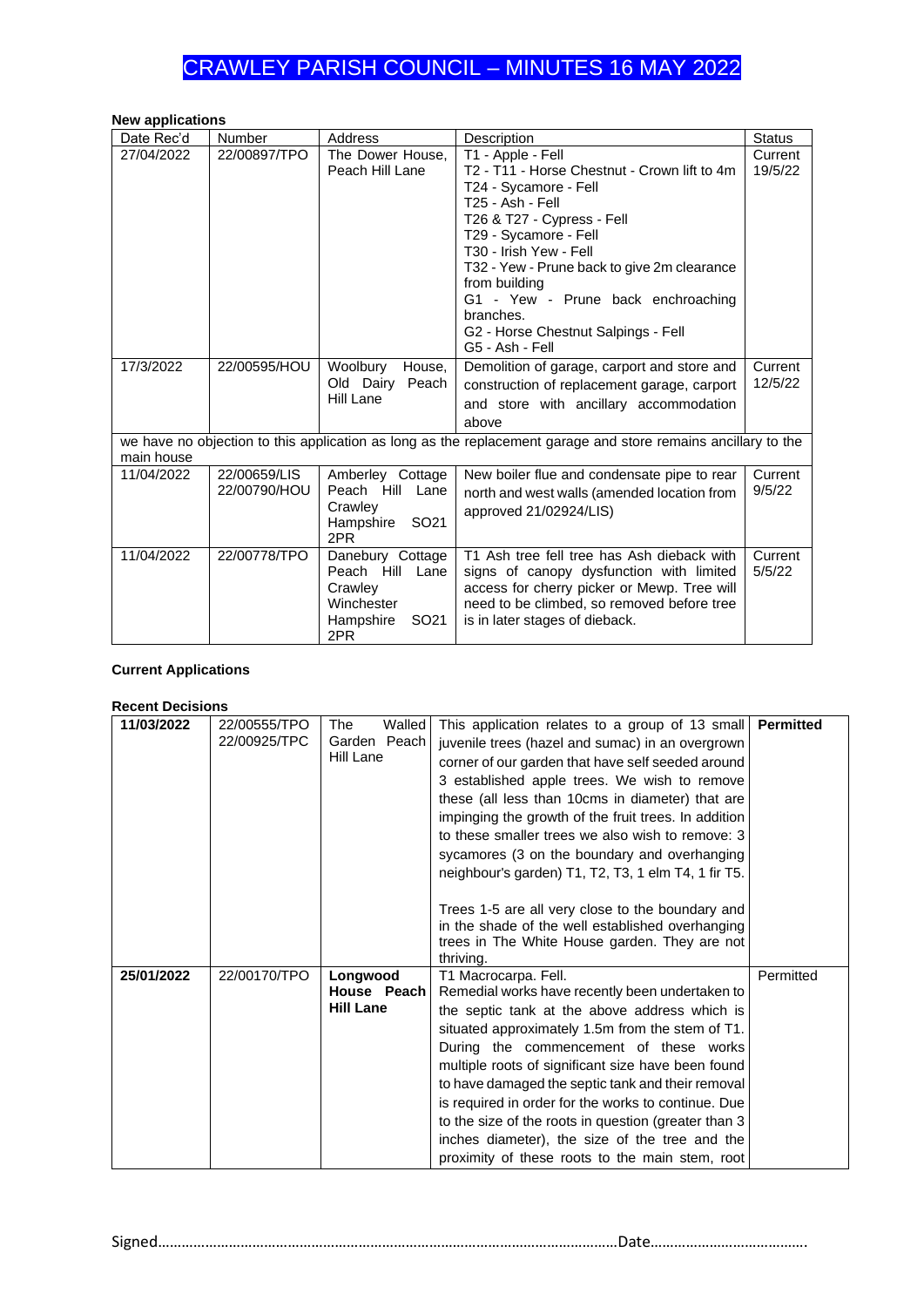|            |              |                                                                                                  | pruning in order to retain the tree is not deemed to                                                                                                                                                                                                                                                                                                                                                                                                                                                                         |           |
|------------|--------------|--------------------------------------------------------------------------------------------------|------------------------------------------------------------------------------------------------------------------------------------------------------------------------------------------------------------------------------------------------------------------------------------------------------------------------------------------------------------------------------------------------------------------------------------------------------------------------------------------------------------------------------|-----------|
|            |              |                                                                                                  | be appropriate                                                                                                                                                                                                                                                                                                                                                                                                                                                                                                               |           |
| 17/11/2021 | 21/02955/TPO | Tree<br>Pear<br>Cottage Peach<br>Hill Lane                                                       | T1 - Yew - Fell<br>Further to the approval 21/01617/TPO for the<br>removal of 4 Yew trees which were causing<br>damage to a listed wall and building, it has<br>become apparent that 1 Yew tree was mistakenly<br>left off the original application. Therefore we are<br>proposing, as in the above mentioned approved<br>application, that this tree be felled for the same<br>reasons of causing damage to a listed wall and<br>that along with a condition of the previous<br>application, another specimen be replanted. | Refused   |
| 03/03/2022 | 22/00487/TPO | The<br>White<br>Peach<br>House<br>Hill<br>Lane<br>Crawley<br>Winchester<br>Hampshire<br>SO21 2PR | T1 Beech - Reduce co-dominant stem by 2m to<br>reduce resistance & risk of failure<br>T2 Sycamore - reduce over hanging branches<br>over neighbours wall to 2m & lift off wall<br>(prev submitted as 22/00475/TPC)                                                                                                                                                                                                                                                                                                           | Permitted |

#### **22/23 - 16 Finance**

**a. Recent transactions – to approve income and expenditure since last meeting** Payments

| Ref.             | <b>Supplier Name</b>                   | <b>Description</b>          | £       |
|------------------|----------------------------------------|-----------------------------|---------|
| PV <sub>01</sub> | Green Smile LTD                        | April Grounds Maintenance   | 424.99  |
| <b>PV02</b>      | Premier Grounds & Garden Maintenance   | Lengthsman garden waste     | 39.60   |
| <b>PV03</b>      | <b>JRB</b> Enterprise                  | Dog Waste Bags              | 63.96   |
| PV <sub>04</sub> | Nicola Breen                           | APM snacks - reimbursement  | 11.01   |
| <b>PV05</b>      | DM Payroll Services Ltd                | Payrol administration 22/23 | 120.00  |
| <b>PV06</b>      | Nicola Breen                           | Salary - April              | 309.10  |
| PV <sub>07</sub> | <b>HMRC</b>                            | <b>PAYE April</b>           | 74.20   |
| <b>PV08</b>      | <b>Business Stream</b>                 | Pond 24.1.22-12.4.22        | 10.58   |
| PV <sub>09</sub> | George Philippi Memorial Sports Ground | Transfer for 22/23 costs    | 3500.00 |

| Receipts         |                                |                      |         |  |
|------------------|--------------------------------|----------------------|---------|--|
| Ref.             | Receipt                        | <b>Details</b>       |         |  |
| <b>RV01</b>      | <b>Winchester City Council</b> | Precept              | 9000.00 |  |
| <b>RV02</b>      | Blackwell & Moody              | Receipt 33 - Wheeble | 95.00   |  |
| <b>RV03</b>      | Blackwell & Moody              | Receipt 34 - Warren  | 95.00   |  |
| RV <sub>04</sub> | <b>Winchester City Council</b> | CIL Tall Trees       | 2440.25 |  |

Payments PV01-PV09 were approved and receipts noted.

After discussion Cllr Fratter proposed and it was unanimously agreed that £1900 of the CIL payment is to be used to pay for the new noticeboard which has been ordered for the recreation ground.

# **b. To review budget year to date**

Cllr Fratter circulated the budget sheets with nothing specific to report.

### **c. Annual Audit Arrangements**

As the turnover for 2021/22 has exceeded £25000 both internal and external audits are required. The internal audit with J Murray is on 19 May. A special parish council meeting will